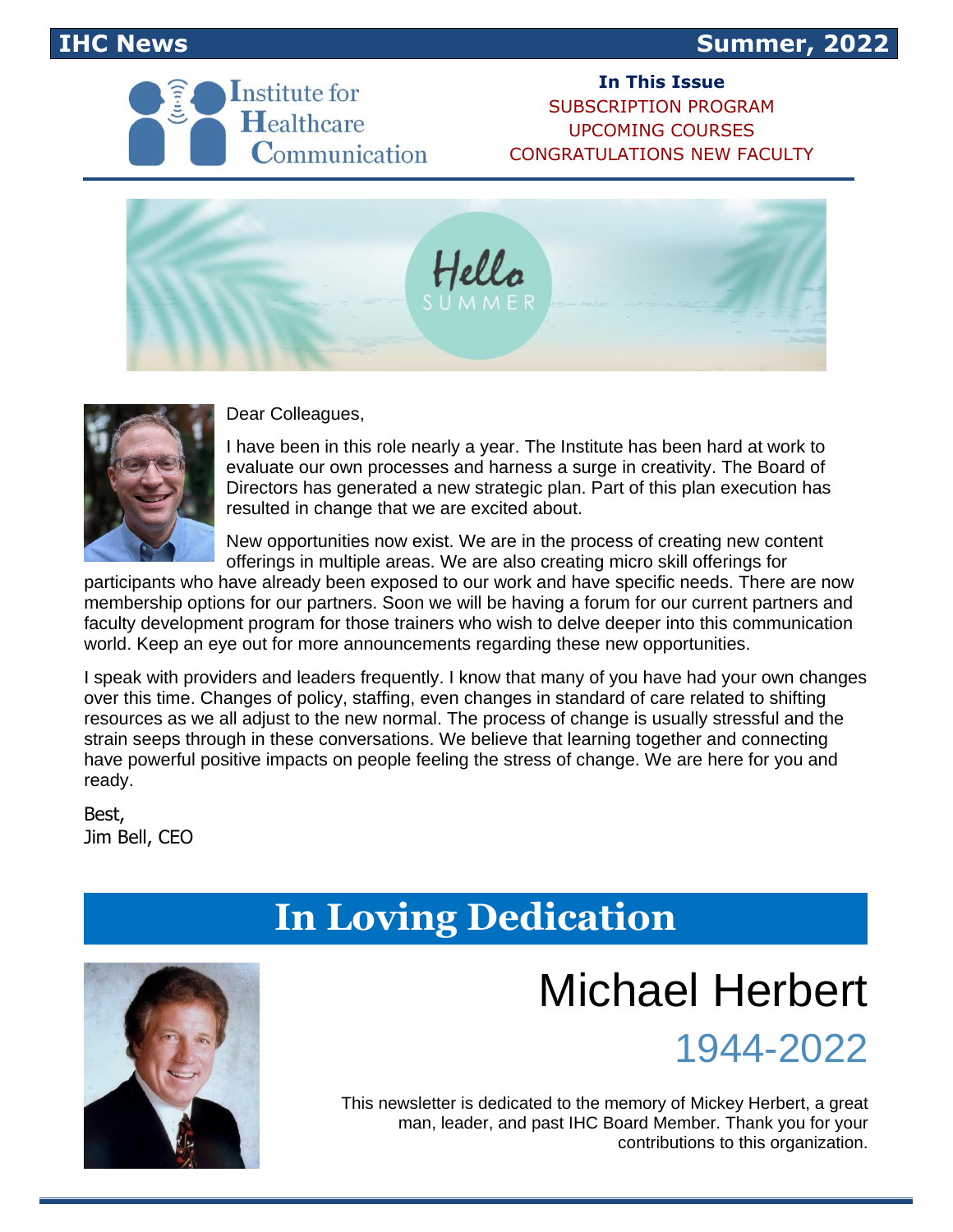## <span id="page-1-0"></span>**IHC's New Membership Program**



IHC is launching a new membership to better support our faculty and affiliated organizations. When you become a member with IHC, you join a global community of healthcare professionals driven to transform client-centered care and improve health. You also get access to benefits and resources designed to help you accomplish your organization's mission.

# **Standard Membership**



- Consultation services for the organization's program including:
	- Planning sessions
- Coaching for trainers as needed
- Updates on new content
- Trainer certification (up to 1 per year)

The level of support expected averages out to 1-2 hours of consultation time per month. Additional content requirements from the member organization are available a la carte.

#### Membership Price: **\$1,800.00 USD per year**

**[Register](https://marymbarrett.wufoo.com/forms/wu5os9u0q7smab/) HERE!**

# **Comprehensive Membership**



Member organization chooses desired courses for their workforce and IHC delivers up to 12 workshops in that content in a year including supporting material.

Expected number of participants for these workshops is 8-10.

Membership Price: **\$24,000.00 USD per year**

**[Register](https://marymbarrett.wufoo.com/forms/wu5os9u0q7smab/) HERE!**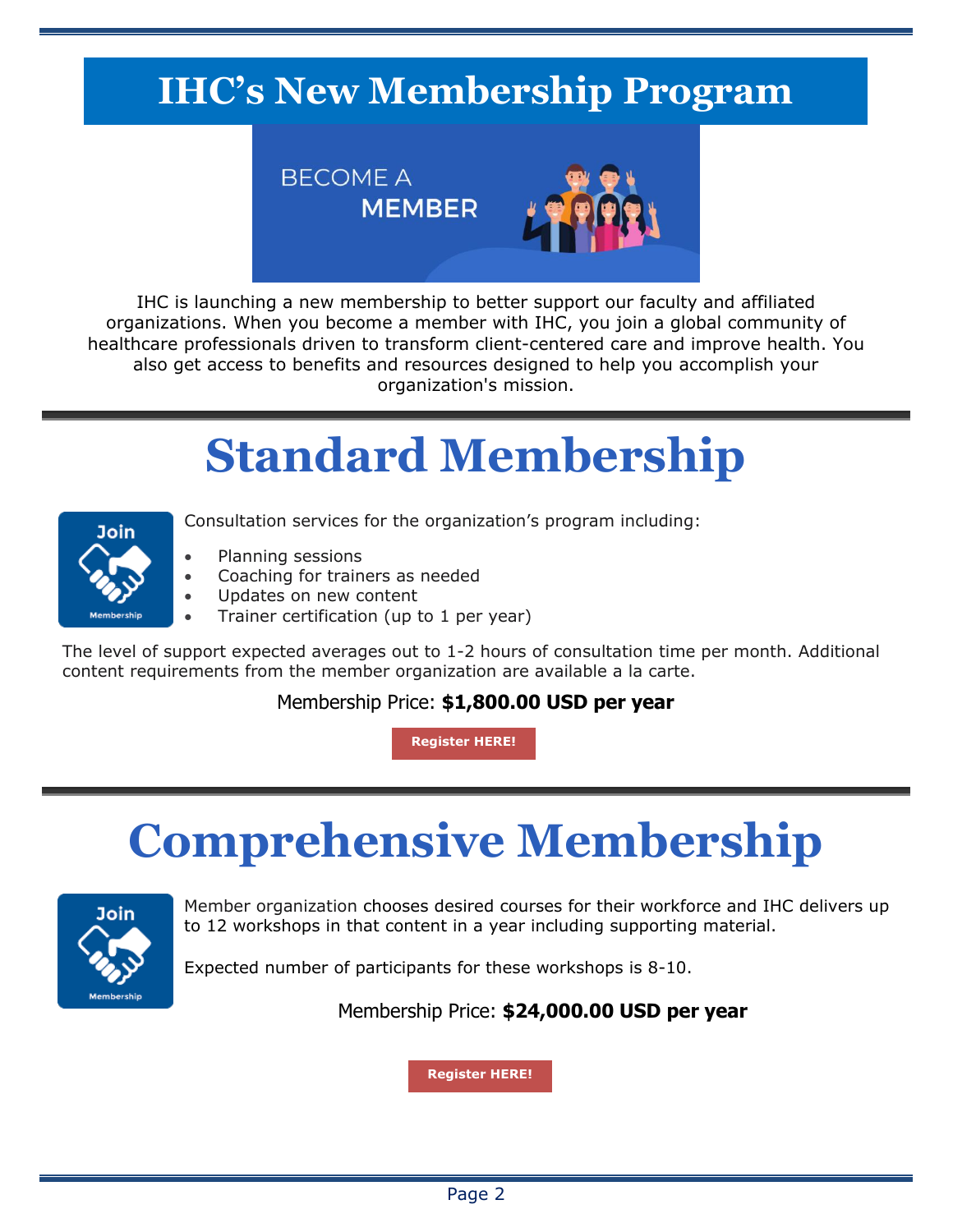### <span id="page-2-0"></span>**Disclosing Unanticipated Medical Outcomes 3.25-Hour Workshop**



When adverse events and outcomes in a patient's care occur, providers' responses have a powerful effect on the ability of everyone involved to communicate about and resolve the situation satisfactorily. Effective communication that leads to a satisfactory resolution in these painful situations encompasses the ethics involved, the need for psychological healing, understanding of legal requirements and the tort system, and recognition of the business/economic consequences. The *Disclosing Unanticipated Medical Outcomes* workshop provides practicing clinicians, risk managers, administrators, and others who will be involved in helping to communicate about–and ultimately resolve these situations with patients and families–the skills needed to accomplish this.



### **Thursday, June 23, 2022 9:00 a.m.-1:00 p.m. ET (Virtual)**

*DEADLINE FOR REGISTRATION IS MONDAY, JUNE 20!*

*Participants will receive 3.25 AMA PRA Category 1 Credits™. Nurses will receive 3.25 NCPD credits from the American Nurses Credentialing Center.*

### Tuition is **\$500.00 USD per person.**

**Register [for Workshop](https://marymbarrett.wufoo.com/forms/w124bn7u009zd39/)**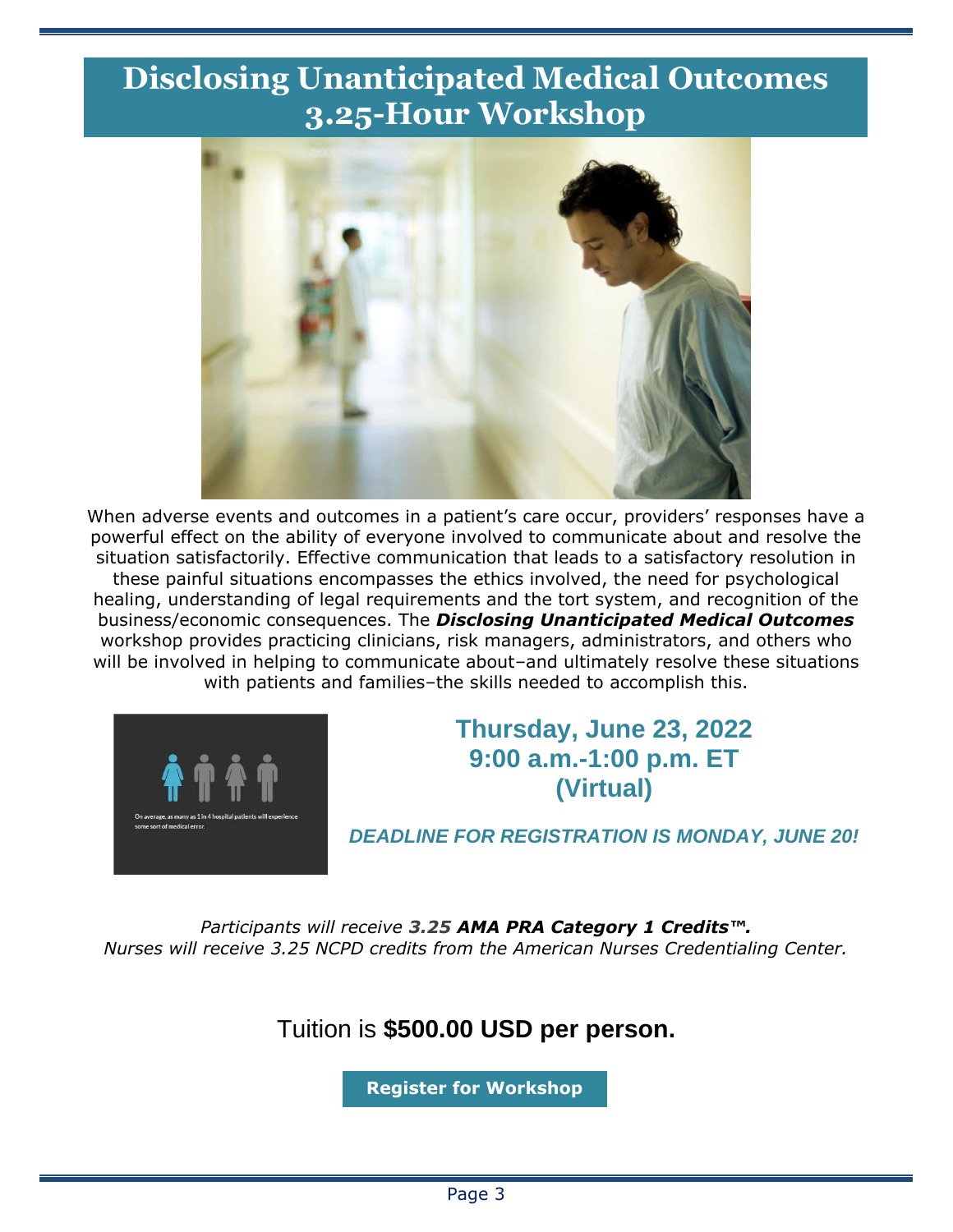## <span id="page-3-0"></span>**CONGRATULATIONS NEW FACULTY**

## **The Empathy Effect: Countering Bias to Improve Health Outcomes**

Our newest Institute for Healthcare Communication (IHC) faculty members for the *The Empathy Effect: Countering Bias to Improve Health Outcomes* (EE) workshop. We appreciate that you took time out of your busy schedules to attend the 3.75-day EE faculty course (aka train-the-trainer course) in order to become faculty for IHC's *The Empathy Effect: Countering Bias to Improve Health Outcomes* workshop.

We were thrilled with your enthusiasm and passion for the importance of empathy in all healthcare encounters, and thrilled with your commitment to mastering the EE workshop curricula and practicing empathy conveyance skills with each other and with the simulated patients/simulated colleagues.



*Bottom Row: Yarin Gomez*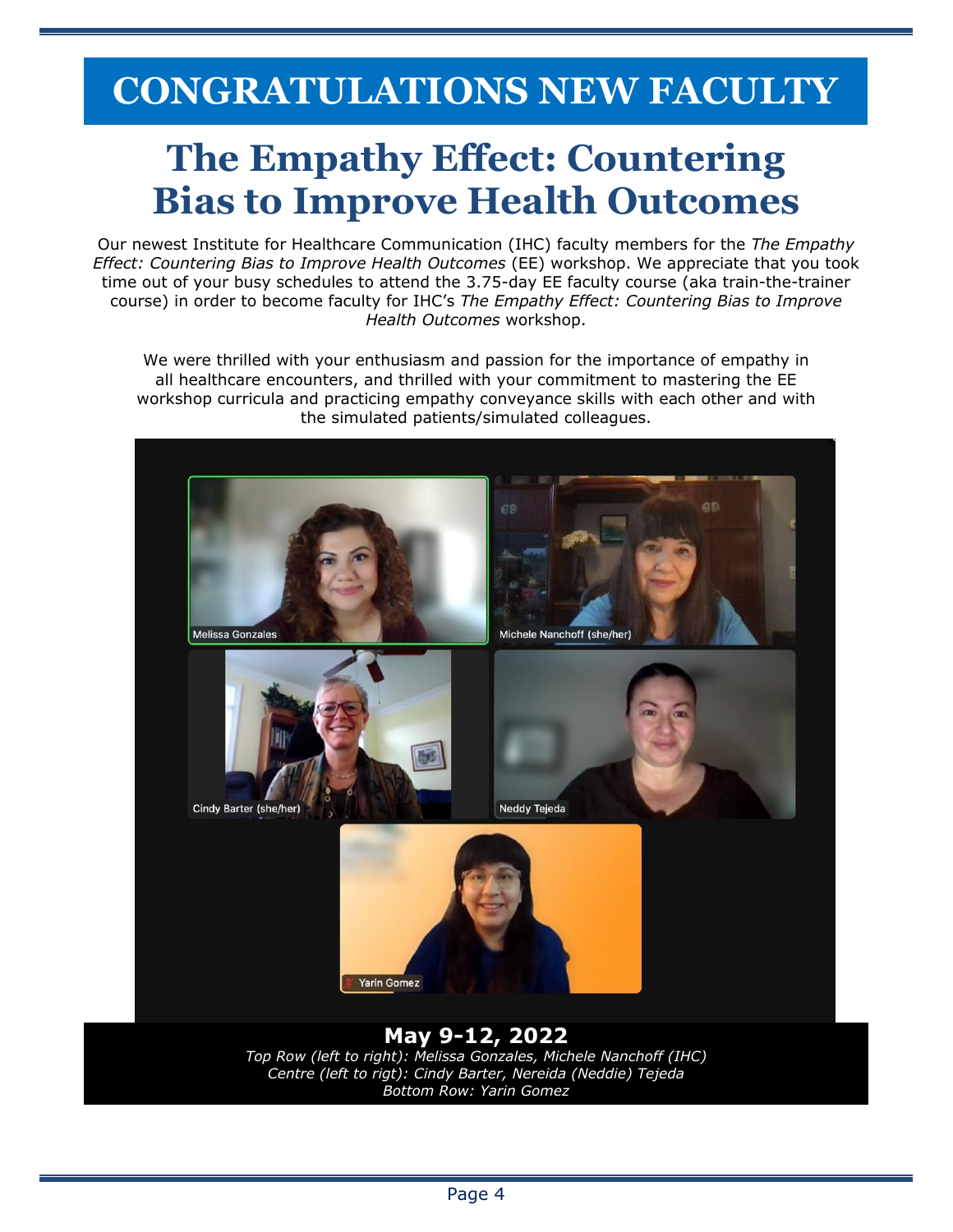## **Treating Patients with C.A.R.E.**

Our newest IHC faculty members for the *Treating Patients with C.A.R.E.* workshop. We appreciate that you took time out of your busy schedules to attend the 2.5-day C.A.R.E. faculty course in order to become faculty for the IHC's *Treating Patients with C.A.R.E.* workshop.



#### **February 2-4, 202 University Medical Services Association, CommuniCare Health Centers**

*(Left to Right):* Anna Griffiths-Downer (USMA), Darius Fernandez (USMA), Catherine Ruvelas (USMA), Amanda Barrie (USMA), Yaminah Bailey (CommuniCare), Jaspreet Kaur (CommuniCare) , Michele Nanchoff (IHC)



#### **April 6-8, 2022, Northeast Valley Health Corporation (NEVHC), Open Door Community Health Centers**

*Top Row (left to right):* Abbey Rose (NEVHC), Michele Nanchoff (IHC), Shannon Adair (Open Door CHC) *Middle Row (left to right):* Chris Snyder (Open Door CHC), Alexandra Zamora (NEVHC), Solaliz Hernandez (NEVHC)

#### *Bottom Row*: Jessica Barraza (NEVHC).